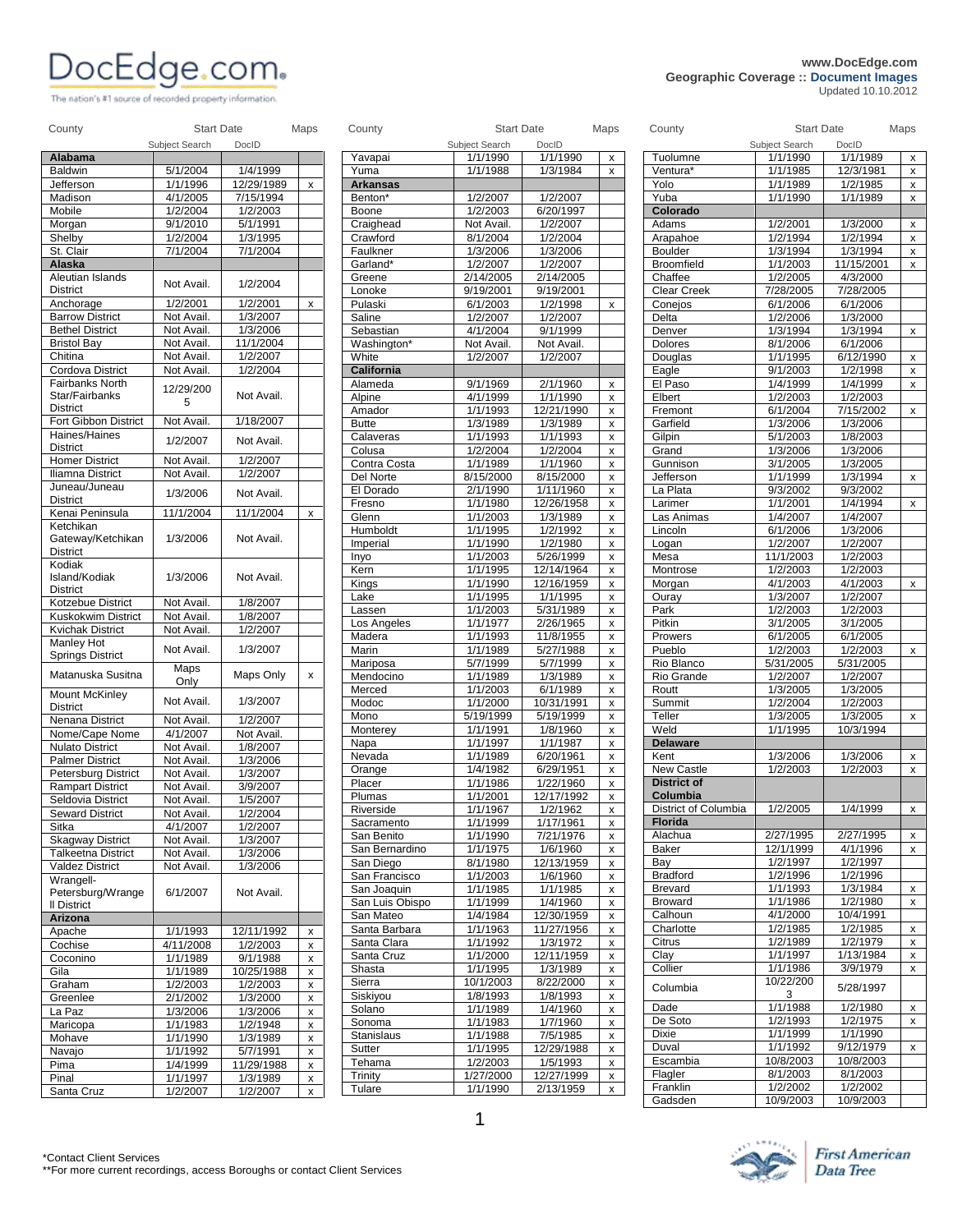# **DOCEdge.com**<br>
Geographic Coverage :: Document Images<br>
Updated 10.10.2012

The nation's #1 source of recorded property information.

## **Geographic Coverage :: Document Images** *Updated 10.10.2012*

| County              | <b>Start Date</b> |                        | Maps | County     | <b>Start Date</b> |            | Maps         | County                | <b>Start Date</b>      |                      | Maps                      |
|---------------------|-------------------|------------------------|------|------------|-------------------|------------|--------------|-----------------------|------------------------|----------------------|---------------------------|
|                     | Subject Search    | DoclD                  |      |            | Subject Search    | DocID      |              |                       | Subject Search         | DocID                |                           |
| Gilchrist           | 12/1/1999         | 1/3/1995               |      | Coweta     | Maps              | Not Avail. | X            | Honolulu/State*       | 1/2/1980               | 1/2/1980             | X                         |
| Glades              | 4/1/2000          | 9/23/1994              |      |            | Only              |            |              | Kauai                 | Search                 | Search               |                           |
| Gulf                | 1/2/2003          | 1/2/2003               |      | Dawson     | Maps              | Not Avail. | X            |                       | Honolulu               | Honolulu             |                           |
| Hamilton            | 11/27/200<br>2    | 11/27/2002             |      |            | Only<br>Maps      |            |              | Maui                  | Search<br>Honolulu     | Search<br>Honolulu   | X                         |
|                     | 12/30/200         |                        |      | Dekalb     | Only              | Not Avail. | X            | Idaho                 |                        |                      |                           |
| Hardee              | 2                 | 12/30/2002             | x    |            | Maps              |            |              | Ada                   | 12/3/2003              | 12/3/2003            | $\boldsymbol{\mathsf{x}}$ |
|                     | 10/31/200         |                        |      | Douglas    | Only              | Not Avail. | X            | <b>Bannock</b>        | 1/2/2003               | 1/2/2001             |                           |
| Hendry              | 3                 | 2/10/1998              | x    | Fayette    | Maps              | Not Avail. |              | Benewah               | 6/1/2005               | 6/1/2005             |                           |
| Hernando            | 1/1/1989          | 12/31/1981             | x    |            | Only              |            | x            | Bingham               | 8/1/2005               | 4/1/2005             |                           |
| Highlands           | 1/2/2004          | 1/24/1983              |      | Floyd      | Maps              | Not Avail. | X            | Blaine                | 1/3/2006               | 1/3/2006             |                           |
| Hillsborough        | 1/1/1989          | 1/2/1986               | X    |            | Only              |            |              | Bonner                | 1/3/2006               | 1/3/2006             |                           |
| Holmes              | 12/1/1999         | 6/12/1981              |      | Forsyth    | 8/1/1980          | 1/2/1980   | X            | <b>Bonneville</b>     | 1/2/2001               | 1/2/2001             |                           |
| <b>Indian River</b> | 1/1/1993          | 1/2/1980               | x    | Fulton     | Maps<br>Only      | Not Avail. | X            | <b>Butte</b>          | 7/1/2005               | 7/1/2005             |                           |
| Jackson             | 11/20/199         | 11/20/1996             |      |            | Maps              |            |              | Camas                 | 1/15/2008              | 1/15/2008            |                           |
| Jefferson           | 6<br>1/3/2000     | 1/3/1994               |      | Gordon     | Only              | Not Avail. | X            | Canyon                | 4/1/2004               | 4/1/2004             |                           |
| Lafayette           | 1/2/2003          | 1/2/2003               |      |            | Maps              |            |              | Clark<br>Franklin     | Not Avail.<br>6/1/2005 | 1/2/2007<br>6/1/2005 |                           |
| Lake                | 1/1/1989          | 1/2/1988               | x    | Greene     | Only              | Not Avail. | X            | Fremont               | 6/1/2005               | 6/1/2005             |                           |
| Lee                 | 1/1/1986          | 12/7/1984              | x    | Gwinnett   | Maps              | Not Avail. | X            | Jefferson             | 8/1/2005               | 8/1/2005             |                           |
| Leon                | 9/1/1987          | 1/3/1983               | x    |            | Only              |            |              | Jerome                | 6/1/2005               | 4/13/2005            |                           |
| Levy                | 1/2/2001          | 1/2/2001               |      | Habersham  | Maps              | Not Avail. | x            | Kootenai              | 1/3/2006               | 1/3/2006             |                           |
| Liberty             | 4/1/2000          | 1/2/1990               |      |            | Only              |            |              | Madison               | 8/1/2005               | 4/1/2005             |                           |
| Madison             | 4/1/2000          | 1/3/2000               | X    | Hall       | Maps              | Not Avail. | x            | Nez Perce             | 1/2/2007               | 1/2/2007             |                           |
| Manatee             | 1/6/1988          | 1/6/1988               | x    |            | Only              |            |              | Pavette               | 1/2/2007               | 1/2/2007             |                           |
| Marion              | 9/1/1987          | 1/2/1985               | x    | Haralson   | Maps              | Not Avail. | x            | Power                 | 8/1/2005               | 8/1/2005             |                           |
| Martin              | 1/1/1987          | 12/26/1979             | x    |            | Only              |            |              | Shoshone              | 6/1/2005               | 4/29/2005            |                           |
| Monroe              | 1/1/1987          | 12/23/1986             | x    | Henry      | Maps<br>Only      | Not Avail. | X            | Teton                 | 1/2/2008               | 1/2/2008             |                           |
| Nassau              | 1/2/1970          | 1/2/1970               | x    | Houston    | 1/2/2006          | 9/8/1998   |              | Twin Falls            | 4/1/2002               | 1/2/1998             |                           |
| Okaloosa            | 9/29/2003         | 9/29/2003              | x    |            | Maps              |            |              | <b>Illinois</b>       |                        |                      |                           |
| Okeechobee          | 7/1/2003          | 7/1/2003               |      | Jackson    | Only              | Not Avail. | x            | Boone                 | 1/2/2003               | 1/2/2003             |                           |
| Orange              | 1/1/1991          | 12/19/1979             | x    |            | Maps              |            |              | Champaign             | 1/2/2002               | 1/2/2002             |                           |
| Osceola             | 1/1/1993          | 5/24/1988              | x    | Jasper     | Only              | Not Avail. | x            | Coles                 | 1/2/2006               | 1/2/1997             |                           |
| Palm Beach          | 1/1/1998          | 1/2/1980               | x    |            | Maps              |            |              | Cook                  | 11/20/198              | 11/20/1985           | X                         |
| Pasco               | 1/1/1996          | 12/29/1986             | x    | Lumpkin    | Only              | Not Avail. | x            |                       | 5                      |                      |                           |
| Pinellas            | 1/1/1988          | 9/30/1987              | x    | Murray     | Maps              | Not Avail. | x            | DeKalb                | 1/4/1999               | 1/4/1999             |                           |
| Polk                | 1/1/1984          | 3/3/1981               | x    |            | Only              |            |              | Du Page               | 1/1/1995               | 1/1/1989             | X                         |
| Putnam              | 10/27/200         | 10/27/2003             |      | Muscogee   | 3/1/2005          | 1/1/1999   |              | Jefferson             | 3/1/2006               | 3/1/2006             |                           |
| Saint Johns         | 3<br>1/1/1989     |                        |      | Newton     | Maps              | Not Avail. | x            | Kane                  | 1/2/1990               | 1/2/1990             |                           |
| Santa Rosa          | 9/10/2003         | 1/21/1983<br>9/10/2003 | X    |            | Only              |            |              | Kankakee              | 1/2/2007               | 1/2/2007             |                           |
| Sarasota            | 1/1/1981          | 3/6/1980               | x    | Oconee     | Maps<br>Only      | Not Avail. | X            | Kendall<br>Knox       | 2/23/1994<br>1/2/2009  | 1/2/1986<br>1/2/2009 |                           |
| Seminole            | 1/1/1997          | 1/1/1981               | x    |            | Maps              |            |              | La Salle              | 1/2/2001               | 1/2/2001             |                           |
| St. Lucie/Saint     |                   |                        |      | Oglethorpe | Only              | Not Avail. | x            | Lake                  | 1/1/1989               | 9/1/1988             | X                         |
| Lucie               | 1/1/1993          | 12/31/1979             | x    |            | Maps              |            |              | Lee                   | 1/2/2008               | 1/2/2008             |                           |
| Sumter              | 1/2/1976          | 1/2/1958               |      | Paulding   | Only              | Not Avail. | X            | Macon                 | 1/2/2007               | 1/2/2007             |                           |
| Suwannee            | 1/3/2000          | 1/3/2000               |      |            | Maps              |            |              | Madison               | 5/14/1990              | 5/14/1990            |                           |
| Taylor              | 1/1/1996          | 12/22/1995             |      | Pickens    | Only              | Not Avail. | x            | McHenry               | 1/1/1991               | 9/28/1988            |                           |
| Union               | 5/1/2000          | 1/1/1992               |      | Polk       | Maps              | Not Avail. | $\mathsf{x}$ | McLean                | 1/2/2005               | 1/2/2003             |                           |
| Volusia             | 1/1/1994          | 1/3/1984               | X    |            | Only              |            |              | Morgan                | 7/3/2006               | 7/3/2006             |                           |
| Wakulla             | 12/1/1999         | 1/2/1990               | X    | Putnam     | Maps              | Not Avail. | x            | Ogle                  | 3/1/2006               | 3/1/2006             |                           |
| Walton              | 1/2/1991          | 1/2/1991               | X    |            | Only              |            |              | Peoria                | 1/3/2005               | 1/3/2005             |                           |
| Washington          | 1/4/2000          | 1/4/2000               |      | Rabun      | Maps              | Not Avail. | x            | Saline                | 8/1/2007               | 8/1/2007             |                           |
| Georgia             |                   |                        |      |            | Only              |            |              | St. Clair/Saint Clair | 1/2/1990               | 1/2/1990             |                           |
| Banks               | Maps              | Not Avail.             | x    | Richmond   | Maps<br>Only      | Not Avail. | x            | Tazewell              | 1/2/2002               | 1/2/2002             |                           |
|                     | Only              |                        |      |            | Maps              |            |              | Will                  | 1/1/2000               | 1/4/1988             |                           |
| Barrow              | Maps<br>Only      | Not Avail.             | x    | Rockdale   | Only              | Not Avail. | X            | Williamson            | 1/2/2007               | 1/2/2007             |                           |
| <b>Bibb</b>         | 8/1/2006          | 1/4/1993               |      |            | Maps              |            |              | Winnebago             | 1/4/1999               | 1/4/1999             |                           |
|                     | Maps              |                        |      | Spalding   | Only              | Not Avail. | X            | Woodford              | Not Avail.             | 1/2/1987             |                           |
| <b>Butts</b>        | Only              | Not Avail.             | x    |            | Maps              |            |              | Indiana               |                        |                      |                           |
|                     | Maps              |                        |      | Stephens   | Only              | Not Avail. | x            | Daviess               | Not Avail.             | 1/2/2002             |                           |
| Catoosa             | Only              | Not Avail.             | x    | Towns      | Maps              | Not Avail. | x            | Lake                  | 1/1/2004               | 1/1/1987             |                           |
|                     | Maps              |                        |      |            | Only              |            |              | Porter                | 1/2/2004               | 5/27/2003            |                           |
| Chatham             | Only              | Not Avail.             | x    | Walton     | Maps              | Not Avail. | x            | lowa<br>Dallas        | 6/1/2004               | 11/9/1989            |                           |
| Cherokee            | Maps              | Not Avail.             | x    |            | Only              |            |              | Dubuque               | 11/1/2004              | 1/2/1997             |                           |
|                     | Only              |                        |      | White      | Maps              | Not Avail. | x            | Johnson               | 1/2/2004               | 1/3/1995             |                           |
| Clarke              | Maps              | Not Avail.             | x    |            | Only              |            |              | Linn                  | 1/2/2004               | 2/7/1994             |                           |
|                     | Only              |                        |      | Whitfield  | Maps<br>Only      | Not Avail. | x            | Polk                  | 6/1/2004               | 1/2/2004             |                           |
| Clayton             | Maps<br>Only      | Not Avail.             | x    | Hawaii     |                   |            |              | Scott                 | 1/2/2004               | 1/3/1994             |                           |
| Cobb                | 1/2/1987          | 1/2/1977               | X    |            | Search            | Search     |              | Warren                | 1/2/2007               | 1/2/2007             |                           |
|                     |                   |                        |      | Hawaii     |                   |            |              |                       |                        |                      |                           |

|                 | Subject Search      | DocID      |   |
|-----------------|---------------------|------------|---|
| Coweta          | Maps<br>Only        | Not Avail. | x |
| Dawson          | Maps<br>Only        | Not Avail. | x |
| Dekalb          | Maps<br>Only        | Not Avail. | x |
| Douglas         | Maps<br>Only        | Not Avail. | X |
| Fayette         | Maps<br>Only        | Not Avail. | X |
| Floyd           | Maps<br>Only        | Not Avail. | X |
| Forsyth         | 8/1/1980            | 1/2/1980   | X |
| Fulton          | Maps<br>Only        | Not Avail. | X |
| Gordon          | Maps<br>Only        | Not Avail. | x |
| Greene          | Maps<br>Only        | Not Avail. | x |
| Gwinnett        | Maps<br>Only        | Not Avail. | X |
| Habersham       | Maps<br>Only        | Not Avail. | x |
| Hall            | Maps<br>Only        | Not Avail. | X |
| Haralson        | Maps<br>Only        | Not Avail. | X |
| Henry           | Maps                | Not Avail. | x |
| Houston         | Only<br>1/2/2006    | 9/8/1998   |   |
| Jackson         | Maps                | Not Avail. | x |
| Jasper          | Only<br>Maps        | Not Avail. | X |
| Lumpkin         | Only<br>Maps        | Not Avail. | x |
|                 | Only<br>Maps        |            |   |
| Murray          | Only                | Not Avail. | X |
| Muscogee        | 3/1/2005            | 1/1/1999   |   |
| Newton          | Maps<br>Only        | Not Avail. | X |
| Oconee          | Maps<br>Only        | Not Avail. | x |
| Oglethorpe      | Maps<br>Only        | Not Avail. | x |
| Paulding        | Maps<br>Only        | Not Avail. | X |
| Pickens         | Maps<br>Only        | Not Avail. | x |
| Polk            | Maps<br>Only        | Not Avail. | X |
| Putnam          | Maps<br>Only        | Not Avail. | x |
| Rabun           | Maps<br>Only        | Not Avail. | x |
| Richmond        | Maps<br>Only        | Not Avail. | x |
| Rockdale        | Maps<br>Only        | Not Avail. | x |
| Spalding        | <b>Maps</b><br>Only | Not Avail. | x |
| <b>Stephens</b> | Maps<br>Only        | Not Avail. | x |
| Towns           | Maps<br>Only        | Not Avail. | x |
| Walton          | Maps<br>Only        | Not Avail. | x |
| White           | Maps<br>Only        | Not Avail. | x |
| Whitfield       | Maps<br>Only        | Not Avail. | x |
| Hawaii          |                     |            |   |
| Hawaii          | Search              | Search     | x |
|                 | Honolulu            | Honolulu   |   |

| County                | <b>Start Date</b>          |                      | Maps |
|-----------------------|----------------------------|----------------------|------|
| Honolulu/State*       | Subject Search<br>1/2/1980 | DocID<br>1/2/1980    | х    |
| Kauai                 | Search<br>Honolulu         | Search<br>Honolulu   | x    |
| Maui                  | Search<br>Honolulu         | Search<br>Honolulu   | x    |
| Idaho                 |                            |                      |      |
| Ada                   | 12/3/2003                  | 12/3/2003            | x    |
| Bannock               | 1/2/2003                   | 1/2/2001             |      |
| Benewah<br>Bingham    | 6/1/2005<br>8/1/2005       | 6/1/2005<br>4/1/2005 |      |
| <b>Blaine</b>         | 1/3/2006                   | 1/3/2006             |      |
| Bonner                | 1/3/2006                   | 1/3/2006             |      |
| Bonneville            | 1/2/2001                   | 1/2/2001             |      |
| <b>Butte</b>          | 7/1/2005                   | 7/1/2005             |      |
| Camas                 | 1/15/2008                  | 1/15/2008            |      |
| Canyon                | 4/1/2004                   | 4/1/2004             |      |
| Clark                 | Not Avail.                 | 1/2/2007             |      |
| Franklin              | 6/1/2005                   | 6/1/2005             |      |
| Fremont<br>Jefferson  | 6/1/2005<br>8/1/2005       | 6/1/2005<br>8/1/2005 |      |
| Jerome                | 6/1/2005                   | 4/13/2005            |      |
| Kootenai              | 1/3/2006                   | 1/3/2006             |      |
| Madison               | 8/1/2005                   | 4/1/2005             |      |
| Nez Perce             | 1/2/2007                   | 1/2/2007             |      |
| Payette               | 1/2/2007                   | 1/2/2007             |      |
| Power                 | 8/1/2005                   | 8/1/2005             |      |
| Shoshone              | 6/1/2005                   | 4/29/2005            |      |
| Teton                 | 1/2/2008                   | 1/2/2008             |      |
| <b>Twin Falls</b>     | 4/1/2002                   | 1/2/1998             |      |
| <b>Illinois</b>       |                            |                      |      |
| Boone<br>Champaign    | 1/2/2003<br>1/2/2002       | 1/2/2003<br>1/2/2002 |      |
| Coles                 | 1/2/2006                   | 1/2/1997             |      |
|                       | 11/20/198                  |                      |      |
| Cook                  | 5                          | 11/20/1985           | x    |
| DeKalb                | 1/4/1999                   | 1/4/1999             |      |
| Du Page               | 1/1/1995                   | 1/1/1989             | x    |
| Jefferson             | 3/1/2006                   | 3/1/2006             |      |
| Kane                  | 1/2/1990                   | 1/2/1990             |      |
| Kankakee<br>Kendall   | 1/2/2007<br>2/23/1994      | 1/2/2007<br>1/2/1986 |      |
| Knox                  | 1/2/2009                   | 1/2/2009             |      |
| La Salle              | 1/2/2001                   | 1/2/2001             |      |
| Lake                  | 1/1/1989                   | 9/1/1988             | x    |
| Lee                   | 1/2/2008                   | 1/2/2008             |      |
| Macon                 | 1/2/2007                   | 1/2/2007             |      |
| Madison               | 5/14/1990                  | 5/14/1990            |      |
| McHenry               | 1/1/1991                   | 9/28/1988            |      |
| McLean                | 1/2/2005                   | 1/2/2003             |      |
| Morgan<br>Ogle        | 7/3/2006<br>3/1/2006       | 7/3/2006<br>3/1/2006 |      |
| Peoria                | 1/3/2005                   | 1/3/2005             |      |
| Saline                | 8/1/2007                   | 8/1/2007             |      |
| St. Clair/Saint Clair | 1/2/1990                   | 1/2/1990             |      |
| Tazewell              | 1/2/2002                   | $\frac{1}{2}/2002$   |      |
| Will                  | 1/1/2000                   | 1/4/1988             |      |
| Williamson            | 1/2/2007                   | 1/2/2007             |      |
| Winnebago             | 1/4/1999                   | 1/4/1999             |      |
| Woodford              | Not Avail.                 | 1/2/1987             |      |
| Indiana<br>Daviess    | Not Avail.                 | 1/2/2002             |      |
| Lake                  | 1/1/2004                   | 1/1/1987             |      |
| Porter                | 1/2/2004                   | 5/27/2003            |      |
| lowa                  |                            |                      |      |
| Dallas                | 6/1/2004                   | 11/9/1989            |      |
| Dubuque               | 11/1/2004                  | 1/2/1997             |      |
| Johnson               | 1/2/2004                   | 1/3/1995             |      |
| Linn                  | 1/2/2004                   | 2/7/1994             |      |
| Polk                  | 6/1/2004                   | 1/2/2004             |      |
| Scott<br>Warren       | 1/2/2004<br>1/2/2007       | 1/3/1994<br>1/2/2007 |      |
| <b>Kansas</b>         |                            |                      |      |

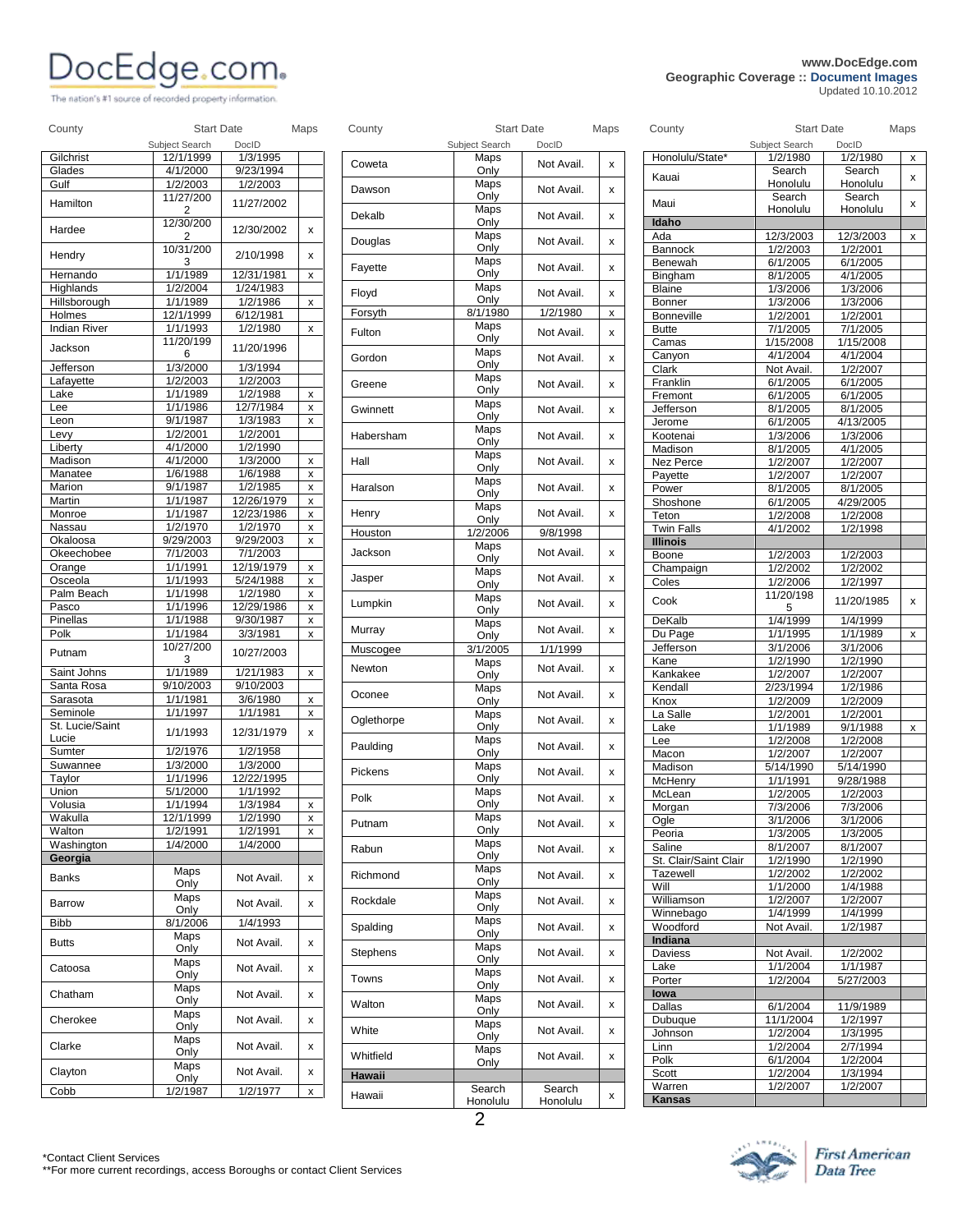The nation's #1 source of recorded property information.

## **PORTING COMPUTER Geographic Coverage :: Document Images<br>Updated 10.10.2012**

*Updated 10.10.2012* 

|                                                                                | Subject Search | <b>Start Date</b><br>DocID | Maps                      | County              | <b>Start Date</b><br>Subject Search | DoclD                | Maps                      | County               | Subject Search       | <b>Start Date</b><br>DocID | Maps               |
|--------------------------------------------------------------------------------|----------------|----------------------------|---------------------------|---------------------|-------------------------------------|----------------------|---------------------------|----------------------|----------------------|----------------------------|--------------------|
| Brown                                                                          | 9/1/2008       | 1/2/2008                   |                           | <b>Michigan</b>     |                                     |                      |                           | Missoula             | 1/2/2002             | 1/2/2002                   |                    |
| Douglas                                                                        | 1/2/2004       | 12/15/1994                 |                           | Allegan             | 1/2/2005                            | 12/28/1994           |                           | Ravalli              | 1/3/2006             | 1/3/2006                   |                    |
| Johnson                                                                        | 1/2/2002       | 1/3/1972                   |                           | Barry               | 6/1/2006                            | 2/12/2004            | $\mathsf{x}$              | Yellowstone          | 7/1/2002             | 1/2/2001                   |                    |
| Leavenworth                                                                    | 1/2/2003       | 7/31/1996                  |                           | Bay                 | 1/4/1999                            | 1/4/1999             |                           | Nebraska             |                      |                            |                    |
| Sedgwick                                                                       | Not Avail.     | Not Avail.                 |                           | Calhoun             | 1/2/2000                            | 1/2/1990             |                           | Colfax               | 5/1/2006             | 5/1/2006                   |                    |
| Wyandotte                                                                      | 1/2/2002       | 10/23/1989                 |                           | Clinton             | 7/1/2005                            | 12/30/1991           |                           | Cuming               | 8/1/2006             | 7/31/2006                  |                    |
| Kentucky                                                                       |                |                            |                           | Eaton               | 12/1/2005                           | 12/27/1991           |                           | Dakota               | 1/3/2005             | 1/3/2005                   |                    |
|                                                                                | 12/27/200      |                            |                           | Ingham              | 1/1/1999                            | 1/2/1991             |                           | Hall                 | 1/2/2007             | 1/2/1989                   |                    |
| Breckenridge                                                                   | $\overline{7}$ | 12/27/2007                 |                           | Kalamazoo           | 1/2/2005                            | 11/16/1992           |                           | Lancaster            | 8/1/2002             | 1/3/1995                   | $\pmb{\mathsf{X}}$ |
| Calloway                                                                       | 1/2/2007       | 1/2/2007                   |                           | Kent                | 1/2/1999                            | 1/2/1992             |                           | <b>Red Willow</b>    | 7/3/2006             | 7/3/2006                   |                    |
| Campbell-                                                                      |                |                            |                           | Lapeer              | 2/17/2000                           | 2/17/2000            |                           | Sarpy                | 5/1/2002             | 1/1/1988                   | $\pmb{\mathsf{X}}$ |
| Alexandria                                                                     | 1/2/2008       | 1/2/2008                   |                           | Lenawee             | Not Avail.                          | 12/7/1995            |                           | <b>Scotts Bluff</b>  | 1/3/2003             | 1/3/2003                   |                    |
| Campbell-Newport                                                               | 1/2/2008       | 1/2/2008                   |                           | Livingston          | 1/2/1998                            | 1/2/1998             |                           | Washington           | 8/27/2004            | 8/27/2004                  |                    |
| Clay                                                                           | 9/5/2006       | 8/24/2006                  |                           | Macomb              | 1/1/2002                            | 1/2/1987             | $\boldsymbol{\mathsf{x}}$ | <b>Nevada</b>        |                      |                            |                    |
| Fulton                                                                         | 7/2/2007       | 7/2/2007                   |                           | Midland             | 11/2/2006                           | 6/4/1992             |                           | Carson City          | 12/1/2000            | 5/15/1978                  | $\mathsf{x}$       |
| Hardin                                                                         | 8/1/2005       | 1/1/1979                   |                           | Monroe              | 8/10/2003                           | 8/10/2003            |                           | Churchill            | 6/1/2005             | 6/1/2005                   |                    |
| Jefferson                                                                      | Not Avail.     | 1/2/2003                   |                           |                     | 12/1/2005                           | 1/4/1993             |                           | Clark*               | 1/1/1988             | 1/1/1970                   |                    |
| Kenton                                                                         | 1/2/2008       | 1/2/2008                   |                           | Muskegon<br>Oakland | 6/1/2003                            | 12/30/1986           | $\mathsf{x}$              |                      | 12/1/2000            | 10/11/1977                 | x                  |
| Owen                                                                           | 7/1/2008       | 7/1/2008                   |                           | Ottawa              |                                     |                      |                           | Douglas<br>Elko      | 4/1/2004             | 1/2/1990                   | x                  |
| Louisiana                                                                      |                |                            |                           |                     | 1/2/2005                            | 1/2/1996             |                           |                      |                      |                            | $\pmb{\mathsf{X}}$ |
| East Baton Rouge                                                               | 1/3/2006       | 1/3/2006                   |                           | Roscommon           | 6/1/2009                            | 1/2/2009             |                           | Eureka               | 5/1/2004             | 10/28/1989<br>10/17/1994   | $\mathsf{x}$       |
| <b>Maine</b>                                                                   |                |                            |                           | Saginaw             | 1/1/1999                            | 1/5/1995             |                           | Humboldt             | 4/1/2005             |                            | x                  |
| Knox                                                                           | 1/3/2011       | 1/3/2011                   |                           | Sanilac             | 7/1/2005                            | 1/19/1994            |                           | Lander               | 5/1/2005             | 1/2/1990                   |                    |
| Piscataquis                                                                    | 1/3/2011       | 1/3/2011                   |                           | Shiawassee          | 1/1/2000                            | 6/8/1998             |                           | Lincoln              | 8/1/2004             | 1/3/1990                   |                    |
|                                                                                |                |                            |                           | Tuscola             | 9/1/2011                            | 1/2/2002             |                           | Lyon                 | 4/1/2003             | 7/1/1981                   | $\pmb{\mathsf{X}}$ |
| Maryland                                                                       |                |                            |                           | Van Buren           | 5/1/2006                            | 5/1/2006             |                           | Nye                  | 1/1/2004             | 1/2/1990                   | x                  |
| Allegany                                                                       | 10/15/200<br>4 | 10/15/2004                 | x                         | Washtenaw           | 3/1/1996                            | 12/30/1985           | $\pmb{\chi}$              | Pershing             | $\frac{1}{3}$ 1/2004 | 8/16/1994                  | $\pmb{\mathsf{X}}$ |
|                                                                                |                | 1/1/1969                   |                           | Wayne               | 1/1/2003                            | 1/2/1987             | $\mathsf{x}$              | Storey               | 1/2/1996             | 1/14/1992                  | x                  |
| Anne Arundel<br><b>Baltimore</b>                                               | 4/1/1987       |                            | X                         | <b>Minnesota</b>    |                                     |                      |                           | Washoe               | 12/29/198            | 1/4/1988                   | x                  |
|                                                                                | 12/1/1987      | 1/1/1965                   | X                         | Beltrami            | 5/1/2007                            | 1/2/2002             |                           |                      | 9                    |                            |                    |
| <b>Baltimore City</b>                                                          | 10/1/1987      | 1/1/1973                   | $\boldsymbol{\mathsf{x}}$ | Dakota              | 1/1/2003                            | 9/23/2002            |                           | White Pine           | 4/1/2004             | 12/29/1989                 |                    |
| Calvert                                                                        | 1/1/1993       | 1/1/1992                   | x                         | Goodhue             | Not Avail.                          | 1/2/2007             |                           | <b>New Hampshire</b> |                      |                            |                    |
| Caroline                                                                       | 1/18/2002      | 5/1/1997                   | X                         | Hennepin            | Not Avail.                          | 1/2/2008             |                           | Merrimack            | Not Avail.           | 4/26/2000                  |                    |
| Carroll                                                                        | 1/1/1990       | 1/1/1990                   | $\mathsf X$               | Rice                | Not Avail.                          | 1/2/2008             |                           | <b>New Jersey</b>    |                      |                            |                    |
| Cecil                                                                          | 1/2/2002       | 1/2/2002                   | X                         | Scott               | Not Avail.                          | 1/6/2009             |                           | Atlantic             | 1/4/1988             | 1/2/1985                   | x                  |
| Charles                                                                        | 1/1/1992       | 1/1/1990                   | X                         | St. Louis           | 1/2/2003                            | 1/2/2003             |                           | Bergen               | 1/3/1990             | 12/8/1989                  | X                  |
| Dorchester                                                                     | 11/26/200      | 11/26/2003                 | x                         | Wright              | 1/2/2007                            | 1/2/2007             |                           | <b>Burlington</b>    | 1/4/1988             | 1/3/1984                   | $\pmb{\mathsf{X}}$ |
|                                                                                | 3              |                            |                           | <b>Mississippi</b>  |                                     |                      |                           | Camden               | 7/28/1988            | 10/3/1985                  | $\pmb{\mathsf{X}}$ |
| Frederick                                                                      | 1/1/1990       | 1/1/1972                   | X                         | De Soto             | 5/3/2004                            | 5/1/1995             |                           | Cape May             | Maps                 | Not Avail.                 | x                  |
| Garrett                                                                        | 6/27/1996      | 6/27/1996                  | x                         | Lincoln             | 6/4/2004                            | 1/1/1987             |                           |                      | Only                 |                            |                    |
| Harford                                                                        | 1/4/1993       | 1/1/1970                   | X                         | Madison             | 1/5/2004                            | 1/5/2004             |                           | Cumberland           | <b>Maps</b>          | Not Avail.                 | x                  |
| Howard                                                                         | 1/1/1965       | 1/1/1965                   | X                         | <b>Missouri</b>     |                                     |                      |                           |                      | Only                 |                            |                    |
| Kent                                                                           | 6/1/1996       | 5/31/1996                  | $\pmb{\chi}$              | Buchanan            | 1/2/2007                            | 1/2/2007             |                           | <b>Essex</b>         | Maps                 | Not Avail.                 | X                  |
| Montgomery                                                                     | 5/1/1987       | 1/3/1977                   | x                         | <b>Butler</b>       | 1/2/2005                            | 1/2/2003             |                           |                      | Only                 |                            |                    |
| Prince George                                                                  | 7/1/1986       | 1/1/1964                   | X                         | Cass                | 1/2/2004                            | 1/4/1999             |                           | Gloucester           | Maps                 | Not Avail.                 | x                  |
| Queen Anne's                                                                   | 1/3/1995       | 1/3/1995                   | x                         | Clay                | 3/1/2004                            | 5/19/2000            |                           |                      | Only                 |                            |                    |
| Somerset                                                                       | 5/21/1996      | 5/21/1996                  | x                         | Franklin            | 1/2/2003                            | 1/2/2003             | $\mathsf{x}$              | Hudson               | $\frac{1}{2}$ /1987  | 1/2/1987                   | $\pmb{\mathsf{X}}$ |
| St. Mary's                                                                     | 2/21/1995      | 2/21/1995                  |                           | Greene              | 1/2/2001                            | 1/2/2001             |                           | Hunterdon            | 1/2/1984             | 1/2/1984                   | x                  |
| Talbot                                                                         | 1/2/1995       | 1/2/1996                   | X                         | Howell              | 1/2/2007                            | 1/2/2007             |                           | Mercer               | Maps                 | Not Avail.                 | x                  |
| Washington                                                                     | 1/2/2002       | 1/2/2002                   | $\boldsymbol{\mathsf{x}}$ | Jackson             | 1/1/1999                            | 1/2/1998             | $\pmb{\mathsf{x}}$        |                      | Only                 |                            |                    |
| Wicomico                                                                       | 1/3/2000       | 1/3/2000                   | X                         | Jefferson           | 1/2/2002                            | 1/2/2002             | $\pmb{\mathsf{X}}$        | Middlesex            | <b>Maps</b>          | Not Avail.                 | х                  |
| Worcester                                                                      | 7/2/1996       | 7/2/1996                   | $\boldsymbol{\mathsf{x}}$ | Morgan*             | 1/2/2007                            | 1/2/2007             |                           |                      | Only                 |                            |                    |
| <b>Massachusetts</b>                                                           |                |                            |                           | Newton              | Not Avail.                          | 1/2/2002             |                           | Monmouth             | 1/16/1990            | 1/1/1984                   | $\mathsf{x}$       |
| Berkshire-Cent                                                                 | 1/1/1993       | 1/1/1993                   |                           | Platte              | 1/2/1998                            | 12/23/1997           |                           | Morris               | 1/4/1988             | 1/2/1986                   | X                  |
| Berkshire-Nort                                                                 | 1/1/1993       | 1/1/1993                   |                           | Polk                | 2/1/2007                            | 2/1/2007             |                           | Ocean                | 11/1/1987            | 5/25/1982                  | X                  |
| Berkshire-Sout                                                                 | 1/1/1993       | 1/1/1993                   |                           | Reynolds            | 9/4/2007                            | 9/4/2007             |                           | Passaic              | 12/1/2000            | 12/1/2000                  | x                  |
| <b>Bristol-Central</b>                                                         | Not Avail.     | 1/2/2003                   |                           | Saint Charles       | 1/1/1992                            | 1/1/1990             | x                         | Salem                | 1/5/2009             | 1/5/2009                   | $\mathsf{x}$       |
| Bristol-Sth                                                                    | Not Avail.     | 1/2/2003                   |                           | Saint Louis         | 1/1/1992                            | 1/3/1967             | $\pmb{\chi}$              | Somerset             | 11/1/1987            | 1/3/1984                   | x                  |
| Dukes                                                                          | Not Avail.     | Not Avail.                 |                           | St Louis City       | 1/1/1996                            | 1/5/1990             | $\pmb{\mathsf{x}}$        | <b>Sussex</b>        | 1/4/1988             | 1/2/1986                   | $\pmb{\mathsf{X}}$ |
|                                                                                | Not Avail.     | 1/8/1990                   |                           | Stone               | 10/1/2008                           | 1/3/2000             |                           | Union                | 1/2/2007             | 1/2/2007                   | X                  |
|                                                                                |                | 1/3/1983                   |                           | Taney               | 7/2/2007                            | 7/2/2007             |                           | Warren               | 2/1/1991             | 1/2/1985                   | X                  |
|                                                                                | Not Avail.     |                            |                           | <b>Montana</b>      |                                     |                      |                           | <b>New Mexico</b>    |                      |                            |                    |
|                                                                                | 1/1/2003       | 1/1/1958                   |                           |                     |                                     |                      |                           | Bernalillo           | 1/3/1995             | 1/3/1995                   | x                  |
|                                                                                | 1/2/1998       | 1/2/1990                   |                           |                     |                                     |                      |                           |                      |                      |                            |                    |
|                                                                                | Maps           |                            |                           | Cascade             | 1/2/2002                            | 1/2/2002             |                           | Chaves               | 8/1/2002             | 1/4/2000                   |                    |
|                                                                                | Only           | 11/2/1987                  | x                         | Fergus              | 1/2/2008                            | 1/2/2008             |                           | Dona Ana             | 1/2/2003             | 1/2/2002                   |                    |
|                                                                                | Maps           |                            |                           | Flathead            | 6/1/2002                            | 1/2/1998             |                           | Eddy                 | 1/2/2007             | 1/2/2007                   |                    |
|                                                                                | Only           | 12/31/1986                 | X                         | Gallatin            | 4/1/2002                            | 1/3/2000             |                           | Lincoln              | 1/3/2007             | 1/2/2007                   |                    |
| Essex-Nth<br>Essex-South<br>Franklin                                           | Not Avail.     | Not Avail.                 |                           | Granite             | 1/2/2007                            | 1/2/2007             |                           | Los Alamos           | 1/2/2003             | 1/2/2003                   |                    |
|                                                                                | Maps           |                            |                           | Judith Basin        | 9/1/2005                            | 9/1/2005             |                           | Sandoval             | 1/3/2006             | 1/3/2006                   |                    |
|                                                                                | Only           | Not Avail.                 | x                         | Lake                | 1/2/2007                            | 1/2/2007             |                           | Santa Fe             | 1/5/2004             | 1/5/2004                   |                    |
| Hampshire<br>Middlesex-Nth<br>Middlesex-Sth<br>Nantucket<br>Norfolk<br>Suffolk | 1/1/1993       | 12/29/1989                 | $\mathsf{x}$              | Lewis & Clark       | 1/2/2007                            | 1/2/2007             |                           | Valencia             | 1/3/2005             | 1/3/2005                   |                    |
| Worcester-Nth                                                                  | 1/1/2000       | 12/27/1989                 |                           | Lincoln<br>McCone   | 1/2/2008<br>1/2/2008                | 1/2/2008<br>1/2/2008 |                           | <b>New York</b>      |                      |                            |                    |



**First American** Data Tree

3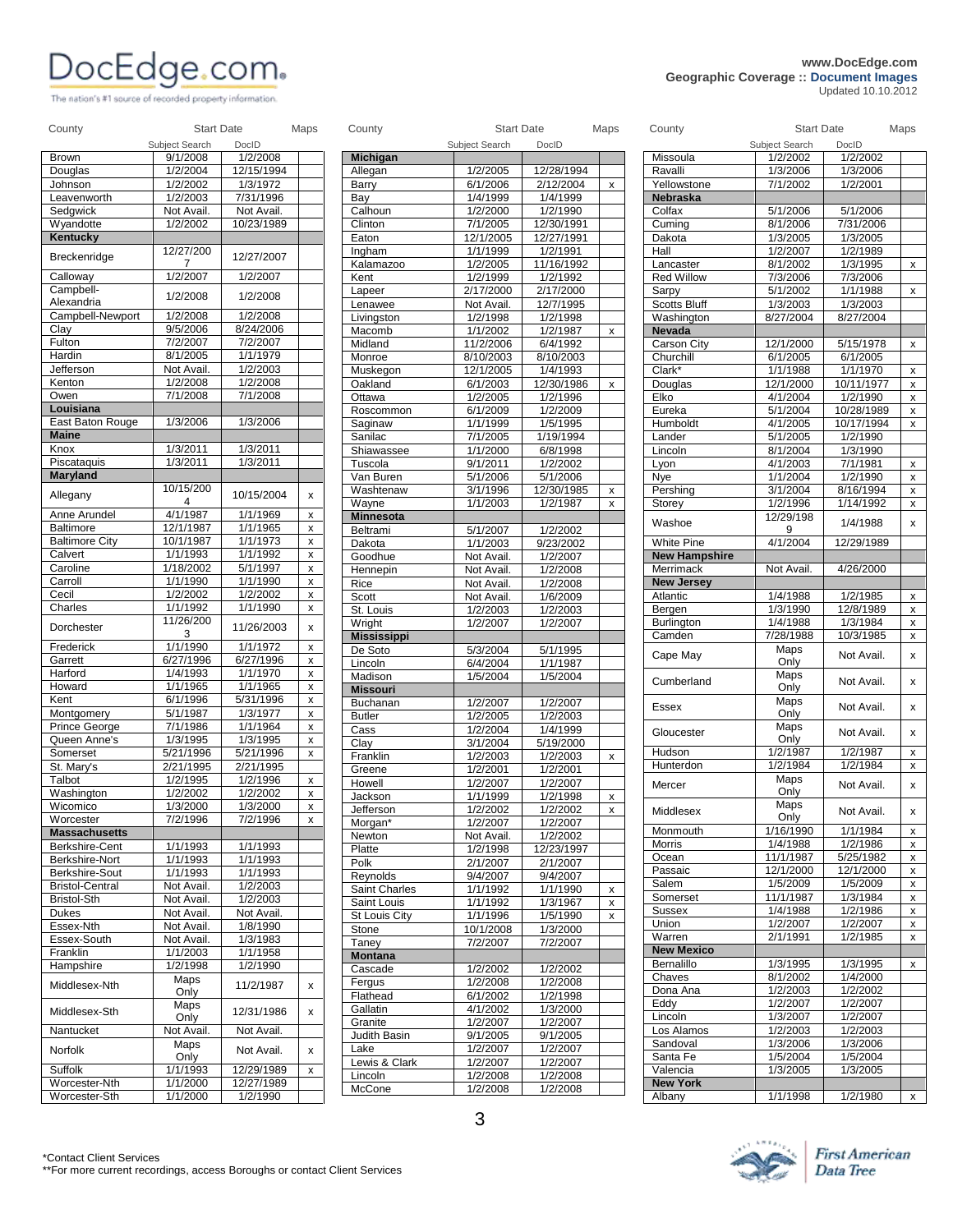## **DOCEdge.com**<br> **COCEDGE:** COM

| PUCLUYU.CUIII.<br>The nation's #1 source of recorded property information. |                      |                        |              |               |                   |            |      |                         | Geographic Coverage :: Document Images | Updated 10.10.2012     |                           |
|----------------------------------------------------------------------------|----------------------|------------------------|--------------|---------------|-------------------|------------|------|-------------------------|----------------------------------------|------------------------|---------------------------|
| County                                                                     | <b>Start Date</b>    |                        | Maps         | County        | <b>Start Date</b> |            | Maps | County                  | <b>Start Date</b>                      |                        | Maps                      |
|                                                                            | Subiect Search       | DocID                  |              |               | Subject Search    | DocID      |      |                         | Subject Search                         | DocID                  |                           |
| Allegany                                                                   | Maps<br>Only         | Not Avail.             | $\mathsf{x}$ | Schenectady   | Maps<br>Only      | Not Avail. | x    | Johnston<br>Jones       | 4/1/2004<br>5/1/2005                   | 1/2/2002<br>1/2/2001   | $\boldsymbol{\mathsf{x}}$ |
| Boroughs                                                                   | Not Avail.           | 1/6/2003               |              |               | Maps              |            |      | Lee                     | 1/2/2004                               | 1/2/2002               |                           |
| Bronx **                                                                   | 1/1/1989             | 12/24/1981             | x            | Schoharie     | Only              | Not Avail. | x    | Lincoln                 | 1/2/2003                               | 1/2/2003               | X                         |
| Brooklyn (Kings)**<br>Broome                                               | 1/1/1987<br>1/2/2009 | 12/30/1981<br>1/2/2009 | x<br>x       | Schuyler      | Maps<br>Only      | Not Avail. | x    | Macon                   | Maps<br>Only                           | Not Avail.             | X                         |
| Cattaraugus                                                                | Maps                 | Not Avail.             | x            | Seneca        | Maps<br>Only      | Not Avail. | x    | Madison                 | 1/3/2005                               | 1/2/1995               |                           |
| Cayuga                                                                     | Only<br>1/2/2007     | 1/1/1993               |              | St Lawrence   | Maps              | Not Avail. | x    | McDowell<br>Mecklenburg | 3/1/2005<br>Maps                       | 1/1/1971<br>Not Avail. | X                         |
| Chatauqua                                                                  | Maps<br>Only         | Not Avail.             | x            | Staten Island | Only<br>10/1/1986 | 10/1/1986  |      | Mitchell                | Only<br>1/3/2005                       | 1/4/1999               |                           |
| Chenango                                                                   | Maps<br>Only         | Not Avail.             | $\mathsf{x}$ | (Richmond)    | Maps              |            | x    | Montgomery              | 1/2/2005                               | 1/2/2001               |                           |
| Clinton                                                                    | Maps                 | Not Avail.             | x            | Steuben       | Only              | Not Avail. | X    | Moore<br>Nash           | 1/2/2007<br>1/2/2007                   | 1/2/2007<br>1/2/2007   |                           |
|                                                                            | Only                 |                        |              | Suffolk       | Not Avail.        | Not Avail. |      | New Hanover             | 1/2/2005                               | 1/2/2003               |                           |
| Cortland                                                                   | Maps<br>Only         | Not Avail.             | $\mathsf{x}$ | Sullivan      | Maps<br>Only      | Not Avail. | x    | Orange<br>Pamlico       | 1/2/2004<br>2/1/2005                   | 1/2/2004<br>1/2/1996   | x                         |
| Delaware                                                                   | Maps                 | Not Avail.             | $\mathsf{x}$ | Tioga         | Maps<br>Only      | Not Avail. | x    | Pasquotank              | 6/1/2005                               | 1/2/2002               |                           |
| <b>Dutchess</b>                                                            | Only<br>1/2/2007     | 1/2/2007               | X            | Tompkins      | Maps              | Not Avail. | x    | Perguimans<br>Polk      | 1/2/2005<br>Not Avail                  | 1/2/1996<br>1/2/2004   |                           |
|                                                                            | Mana                 |                        |              |               | Only              |            |      |                         |                                        |                        |                           |

| Clinton                   | Maps<br>Only | Not Avail. | x |
|---------------------------|--------------|------------|---|
| Cortland                  | Maps<br>Only | Not Avail. | X |
| Delaware                  | Maps<br>Only | Not Avail. | x |
| Dutchess                  | 1/2/2007     | 1/2/2007   | x |
| Erie                      | Maps<br>Only | Not Avail. | x |
| Essex                     | Maps<br>Only | Not Avail. | x |
| Franklin                  | Maps<br>Only | Not Avail. | x |
| Fulton                    | Maps<br>Only | Not Avail. | x |
| Genesee                   | Maps<br>Only | Not Avail. | x |
| Greene                    | Maps<br>Only | Not Avail. | x |
| Hamilton                  | Maps<br>Only | Not Avail. | x |
| Herkimer                  | Maps<br>Only | Not Avail. | x |
| Jefferson                 | Maps<br>Only | Not Avail. | x |
| Lewis                     | Maps<br>Only | Not Avail. | x |
| Livingston                | Maps<br>Only | Not Avail. | x |
| Madison                   | Maps<br>Only | Not Avail. | x |
| Monroe                    | Not Avail.   | 12/31/1979 |   |
| Montgomery                | Maps<br>Only | Not Avail. | X |
| Nassau                    | Maps<br>Only | Not Avail. | X |
| New York<br>(Manhattan)** | 1/1/1990     | 12/31/1981 | x |
| Niagara                   | 1/2/2007     | 1/2/2007   | x |
| Oneida                    | Maps<br>Only | Not Avail. | x |
| Onondaga                  | Maps<br>Only | Not Avail. | x |
| Ontario                   | Maps<br>Only | Not Avail. | x |
| Orange                    | Maps<br>Only | Maps Only  | x |
| Orleans                   | Maps<br>Only | Not Avail. | x |
| Oswego                    | Maps<br>Only | Not Avail. | x |
| Otsego                    | Maps<br>Only | Not Avail. | x |
| Putnam                    | 1/1/1993     | 1/2/1985   | x |
| Queens**                  | Not Avail.   | 12/30/1981 | x |
| Rensselaer                | Maps<br>Only | Not Avail. | x |
| Rockland                  | 1/1/1997     | 1/3/1984   | x |
| Saratoga                  | Maps<br>Only | Not Avail. | x |

| Schenectady           | iviaps<br>Only        | Not Avail.            | X |
|-----------------------|-----------------------|-----------------------|---|
| Schoharie             | Maps<br>Only          | Not Avail.            | X |
| Schuyler              | Maps<br>Only          | Not Avail.            | X |
| Seneca                | Maps                  | Not Avail.            | x |
| <b>St Lawrence</b>    | Only<br>Maps          | Not Avail.            | x |
| Staten Island         | Only<br>10/1/1986     | 10/1/1986             | x |
| (Richmond)<br>Steuben | Maps                  | Not Avail.            | x |
| Suffolk               | Only<br>Not Avail.    | Not Avail.            |   |
| Sullivan              | Maps                  | Not Avail.            | X |
|                       | Only<br>Maps          |                       |   |
| Tioga                 | Only<br>Maps          | Not Avail.            | x |
| Tompkins              | Only                  | Not Avail.            | x |
| Ulster                | 1/1/1997<br>Maps      | 12/17/1993            | x |
| Warren                | Only                  | Not Avail.            | X |
| Washington            | Maps<br>Only          | Not Avail.            | x |
| Wayne                 | Maps<br>Only          | Not Avail.            | x |
| Westchester           | 1/29/2004             | 1/29/2004             | X |
| Wyoming               | Maps<br>Only          | Not Avail.            | X |
| Yates                 | Maps<br>Only          | Not Avail.            | X |
| <b>North Carolina</b> |                       |                       |   |
| Alexander             | 1/2/2004              | 11/2/1996             |   |
| Alleghany             | 1/3/2006              | 1/3/2006              |   |
| Anson<br>Ashe         | 1/3/2006<br>1/3/2005  | 1/3/2006<br>1/3/1995  |   |
| Avery                 | 5/1/2005              | 1/2/1997              |   |
| <b>Bertie</b>         | 5/1/2006              | 5/1/2006              |   |
| Bladen                | 5/1/2006              | 1/3/2006              |   |
| Buncombe              | 1/1/1996              | 12/16/1994            | x |
| <b>Burke</b>          | 10/1/2007             | 10/1/1989             |   |
| Cabarrus              | 1/2/2003              | 1/2/2003              | x |
| Caldwell<br>Camden    | 1/3/2005<br>6/1/2005  | 2/1/1997<br>1/3/1996  |   |
| Caswell               | 1/2/2005              | 1/2/2001              |   |
| Catawba               | 5/3/2004              | 12/30/2002            |   |
| Chatham               | 1/2/2003              | 1/2/2003              |   |
| Cherokee              | 5/1/2005              | 1/2/2003              |   |
| Clay                  | 1/2/2007<br>1/3/2005  | 1/2/2007<br>1/2/1996  |   |
| Cleveland<br>Columbus | 5/1/2006              | 5/1/2006              |   |
| Cumberland            | 3/1/2000              | 1/3/1995              |   |
| Davidson              | 1/4/2002              | 1/4/2002              |   |
| Davie                 | 1/2/2002              | 1/2/2002              |   |
| Duplin                | 10/1/2007             | 1/1/1982              |   |
| Durham                | 1/3/2000              | 1/3/2000              | x |
| Edgecombe<br>Forsyth  | 10/1/2007<br>1/3/2006 | 10/1/2007<br>1/3/2006 |   |
| Franklin              | 1/1/2002              | 11/8/1999             |   |
| Gaston                | 1/4/1999              | 1/4/1999              | x |
| Gates                 | 4/2/2005              | 1/2/2002              |   |
| Guilford              | 7/1/1999              | 3/17/1999             | x |
| Harnett               | 1/2/2007              | 1/2/2007              |   |
| Haywood               | 1/2/2007              | 1/2/2007              | х |
| Henderson<br>Hertford | 1/2/2007<br>4/1/2005  | 1/2/2007<br>4/24/2002 |   |
| Hoke                  | $\frac{1}{5/1/2006}$  | 1/2/1996              |   |
| Hyde                  | Not Avail.            | 1/2/1996              |   |
| Iredell               | 5/27/2000             | 5/27/2000             | x |
|                       |                       |                       |   |
| Jackson               | 1/2/2007              | 1/2/2007              | x |

| County                       | <b>Start Date</b>    |                      | Maps   |
|------------------------------|----------------------|----------------------|--------|
|                              | Subject Search       | DocID                |        |
| Johnston                     | 4/1/2004             | 1/2/2002             | x      |
| Jones                        | 5/1/2005             | 1/2/2001             |        |
| Lee                          | 1/2/2004             | 1/2/2002             |        |
| Lincoln                      | 1/2/2003             | 1/2/2003             | x      |
| Macon                        | Maps<br>Only         | Not Avail.           | x      |
| Madison                      | 1/3/2005             | 1/2/1995             |        |
| McDowell                     | 3/1/2005             | 1/1/1971             |        |
| Mecklenburg                  | Maps<br>Only         | Not Avail.           | X      |
| Mitchell                     | 1/3/2005             | 1/4/1999             |        |
| Montgomery                   | 1/2/2005             | 1/2/2001             |        |
| Moore                        | 1/2/2007             | 1/2/2007             |        |
| Nash                         | 1/2/2007             | 1/2/2007             |        |
| <b>New Hanover</b><br>Orange | 1/2/2005<br>1/2/2004 | 1/2/2003<br>1/2/2004 |        |
| Pamlico                      | 2/1/2005             | 1/2/1996             | x      |
| Pasquotank                   | 6/1/2005             | 1/2/2002             |        |
| Perquimans                   | 1/2/2005             | 1/2/1996             |        |
| Polk                         | Not Avail.           | 1/2/2004             |        |
| Randolph                     | 1/3/2006             | 1/3/2006             |        |
| Robeson                      | 1/1/2006             | 1/2/2003             |        |
| Rockingham                   | 1/2/2003             | 1/2/2003             |        |
| Rowan                        | 1/2/2005             | 1/5/1999             |        |
| Sampson                      | Not Avail.           | 1/2/2002             |        |
| Stanly                       | 7/1/2002             | 7/1/2002             | X      |
| Stokes                       | 1/2/2003             | 1/2/2003             |        |
| Swain                        | 7/1/2006             | 1/2/1996<br>1/2/2007 |        |
| Transylvania                 | 1/2/2007<br>4/1/2005 | 1/2/1996             | x      |
| Tyrrell<br>Union             | 1/2/2004             | 1/2/2004             |        |
| Vance                        | 1/2/2005             | 1/2/2003             | x<br>X |
| Wake                         | 7/8/2003             | 12/31/2001           | X      |
| Warren                       | 12/29/200            | 12/29/2009           |        |
| Washington                   | 9<br>5/1/2005        | 1/2/2002             |        |
| Watauga                      | 1/2/2005             | 2/22/1985            |        |
| Wilson                       | 4/1/2006             | 5/1/2002             |        |
| Yadkin                       | 4/1/2005             | 1/2/2003             |        |
| Yancey                       | 1/2/2005             | 1/2/1996             |        |
| Ohio                         |                      |                      |        |
| Allen                        | 1/2/2007             | 1/2/2007             | x      |
| Ashtabula                    | 1/3/2000             | 1/3/2000             | X      |
| Athens                       | 11/1/2005            | 1/2/2003             |        |
| Auglaize                     | 1/3/2005             | 1/2/2003             | X      |
| Belmont                      | 11/1/2005            | 1/2/2005             |        |
| Brown                        | 10/1/2002            | 1/2/2002             |        |
| <b>Butler</b>                | 1/1/2002             | 1/3/1994             | X      |
| Carroll                      | 11/21/200<br>2       | 11/21/2002           |        |
| Champaign                    | Maps<br>Only         | Not Avail.           | x      |
| Clark                        | 12/1/1995            | 1/3/1994             | х      |
| Clermont                     | 1/1/1999             | 1/2/1990             | x      |
| Clinton                      | Maps<br>Only         | Not Avail.           | x      |
| Coshocton                    | 1/2/2007             | 1/2/2007             |        |
| Cuyahoga                     | 1/1/1999             | 1/3/1984             | x      |
| Darke                        | 1/2/2007             | 1/2/2007             |        |
| Delaware                     | 1/2/2002             | 1/2/2002             | х      |
| Fairfield                    | 1/3/2003             | 1/3/2000             | X      |
| Fayette                      | 1/2/2003             | 1/2/2003             | x      |
| Franklin                     | 1/1/1998             | 10/10/1980           | x      |
| Fulton                       | $\frac{1}{3}/32007$  | 1/3/2007             |        |
| Geauga                       | Maps<br>Only         | Not Avail.           | x      |
| Greene                       | 12/5/1995            | 1/2/1990             | x      |

Hamilton 1/1/1996 8/13/1988<br>Hancock 1/2/2003 1/2/2003 1/2/2003 Hardin 1/3/2007 1/3/2007 Henry 1/2/2003 1/2/2003<br>
Highland 1/2/2003 1/4/1999 1/2/2003



\*Contact Client Services \*\*For more current recordings, access Boroughs or contact Client Services

**Geographic Coverage :: Document Images**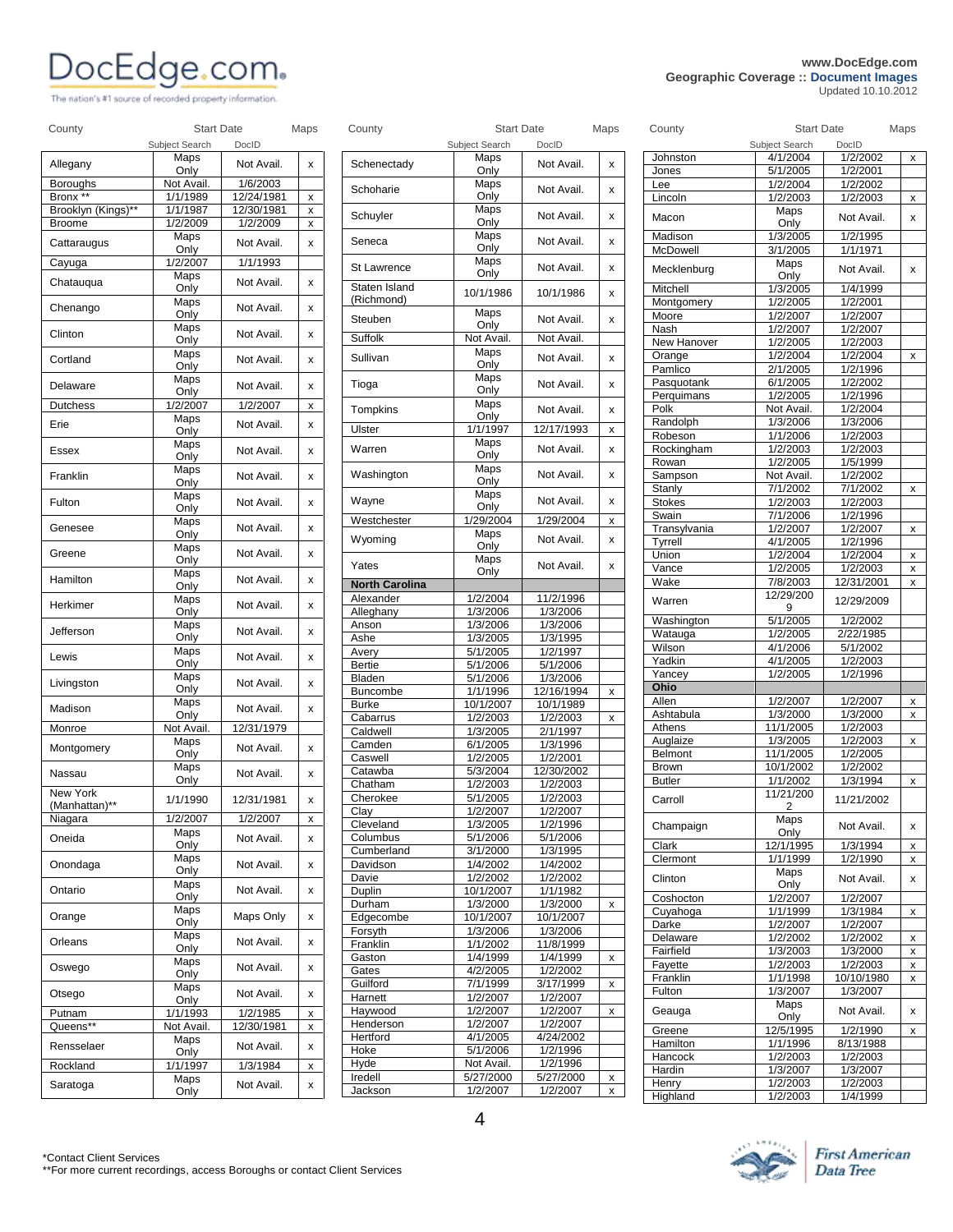The nation's #1 source of recorded property information.

### **PORTING COMPUTER Geographic Coverage :: Document Images** *Updated 10.10.2012*

|                                                                                                                                                                                                   | Subject Search       | DocID                  |                         |                                | Subject Search        | DocID                 |                    |                        | Subject Search          | DocID                   |                                                                            |
|---------------------------------------------------------------------------------------------------------------------------------------------------------------------------------------------------|----------------------|------------------------|-------------------------|--------------------------------|-----------------------|-----------------------|--------------------|------------------------|-------------------------|-------------------------|----------------------------------------------------------------------------|
| Lake                                                                                                                                                                                              | 1/1/1994             | 1/1/1986               | $\mathsf X$             | Delaware                       | 1/4/1988              | 1/4/1988              | $\pmb{\mathsf{x}}$ | Grundy                 | Not Avail.              | 8/1/1995                |                                                                            |
| Lawrence                                                                                                                                                                                          | 1/2/2000             | 1/4/1999<br>1/2/2002   |                         | Erie                           | 1/2/2007<br>11/1/2010 | 1/2/2007              | X                  | Hamblen<br>Hamilton    | 7/1/1995                | 7/1/1995                |                                                                            |
| Licking<br>Lorain*                                                                                                                                                                                | 1/2/2003<br>1/3/2007 | 1/3/2007               | X<br>X                  | Franklin                       | 10/15/200             | 11/1/2010             |                    | Hawkins                | 1/3/2005<br>1/1/2004    | 1/3/2005<br>10/29/2002  |                                                                            |
| Lucas                                                                                                                                                                                             | 4/13/2003            | 4/13/2003              |                         | Lancaster                      | $\mathbf 1$           | 1/2/1987              | X                  | Hickman                | 4/1/2000                | 4/1/2000                |                                                                            |
| Madison                                                                                                                                                                                           | 1/4/1999             | 1/4/1999               | x                       | Lebanon                        | 11/1/2010             | 11/1/2010             |                    | Humphreys              | 1/5/1999                | 1/5/1999                |                                                                            |
| Mahoning                                                                                                                                                                                          | 1/4/1999             | 1/4/1999               | X                       | Lehigh                         | 1/2/2003              | 1/2/2003              | X                  | Jackson                | 1/1/2004                | 9/26/2000               |                                                                            |
| Marion                                                                                                                                                                                            | 1/2/2003             | 1/2/1996               |                         | Luzerne                        | 1/2/2008              | 1/2/2008              |                    | Jefferson              | 1/1/1999                | 9/1/1998                |                                                                            |
| Medina                                                                                                                                                                                            | 1/1/1999             | 1/4/1988               | $\mathsf X$             | Lycoming                       | 1/2/2007              | 1/2/2007              |                    | Johnson                | 6/1/2004                | 1/1/2002                |                                                                            |
| Mercer                                                                                                                                                                                            | 1/2/2004             | 1/2/2002               |                         | Mercer                         | Not Avail.            | 1/2/1987              |                    | Lawrence               | 1/1/2002                | 6/1/1999                |                                                                            |
| Miami                                                                                                                                                                                             | Maps                 | Not Avail.             | X                       | Monroe                         | 1/2/2008              | 1/2/2008              | X                  | Lincoln                | 1/1/2002                | 1/1/2000                |                                                                            |
| Montgomery                                                                                                                                                                                        | Only<br>1/2/2007     | 1/2/2007               | X                       | Montgomery<br>Northampton      | 1/2/1990<br>1/3/2006  | 1/4/1988<br>1/3/2006  | X<br>X             | Loudon                 | 7/1/2004                | 4/1/2003                |                                                                            |
|                                                                                                                                                                                                   | Maps                 |                        |                         | Northumberland                 | 11/3/2010             | 11/3/2010             |                    | Macon<br>Madison       | 6/21/2000<br>1/1/1998   | 6/21/2000<br>11/13/1995 |                                                                            |
| Morrow                                                                                                                                                                                            | Only                 | Not Avail.             | x                       | Perry                          | 12/3/2007             | 12/3/2007             |                    | Marion                 | 1/1/1998                | 1/1/1994                |                                                                            |
| Muskingum                                                                                                                                                                                         | 10/1/2002            | 1/5/1993               |                         | Philadelphia                   | 1/1/2000              | 1/5/1989              | $\pmb{\mathsf{x}}$ | Marshall               | Not Avail.              | 1/1/1996                |                                                                            |
| Paulding                                                                                                                                                                                          | 1/3/2006             | 1/2/1998               |                         | Somerset                       | 11/1/2010             | 11/1/2010             |                    | Maury                  | 8/11/1998               | 8/11/1998               |                                                                            |
| Pickaway                                                                                                                                                                                          | 6/3/2002             | 6/3/2002               | X                       | Washington                     | Maps                  | Not Avail.            | x                  | Monroe                 | 6/1/2004                | 6/1/2004                |                                                                            |
| Pike                                                                                                                                                                                              | 11/1/2005            | 1/2/1998               | X                       |                                | Only                  |                       |                    | Moore                  | 9/1/2004                | 9/1/2004                |                                                                            |
| Portage                                                                                                                                                                                           | 11/1/1998            | 1/2/1987               | $\mathsf X$             | Westmoreland                   | 1/2/2004              | 1/2/2001              |                    | Perry                  | 1/1/2001                | 8/21/2000               |                                                                            |
| Richland                                                                                                                                                                                          | 1/3/2003             | 1/3/2000               |                         | York                           | 6/1/2007              | 1/2/2007              | $\mathsf{x}$       | Polk                   | 1/3/2003                | 1/3/2003                |                                                                            |
| Ross<br><b>Stark</b>                                                                                                                                                                              | 5/1/2005<br>1/2/2003 | 10/21/1996<br>1/2/2003 | X                       | <b>South Carolina</b><br>Aiken | 1/2/2008              | 1/2/2008              |                    | Rhea                   | 6/1/2004                | 6/1/2004                |                                                                            |
| Summit                                                                                                                                                                                            | 1/1/1999             | 2/7/1974               | X                       | Anderson                       | 1/2/2004              | 1/2/2002              |                    | Rhoane<br>Sequatchie   | 6/1/2004<br>1/1/2002    | 6/1/2004<br>7/10/2001   |                                                                            |
| Trumbull                                                                                                                                                                                          | 1/2/2004             | 1/2/2004               |                         | Beaufort                       | 1/2/2003              | 1/2/2003              | X                  | Sevier                 | $\frac{1}{1/1}$ /2000   | 12/8/1999               |                                                                            |
| Union                                                                                                                                                                                             | 1/2/2007             | 1/2/2007               | $\pmb{\mathsf{x}}$      | Berkeley                       | 1/2/2003              | 1/2/2003              | X                  | Shelby                 | 1/1/2002                | 8/13/1987               | $\boldsymbol{\mathsf{x}}$                                                  |
| Van Wert                                                                                                                                                                                          | 11/1/2005            | 1/2/2002               |                         | Calhoun                        | 11/5/2007             | 8/18/2004             |                    | Smith                  | 1/1/2000                | 6/28/1999               |                                                                            |
| Warren                                                                                                                                                                                            | 1/1/1999             | 12/18/1989             | X                       | Charleston                     | Maps                  | Not Avail.            | x                  | Sumner                 | 1/2/2003                | 1/2/2003                |                                                                            |
| Washington                                                                                                                                                                                        | 4/1/2005             | 1/2/1996               |                         |                                | Only                  |                       |                    | Unicoi                 | 6/1/2004                | 6/1/2004                |                                                                            |
| Wayne                                                                                                                                                                                             | 1/2/2002             | 1/2/2002               |                         | Colleton                       | 1/2/2007              | 1/2/2007              |                    | Union                  | 1/1/2001                | 12/14/2000              |                                                                            |
| Wood                                                                                                                                                                                              | 1/2/2003             | 1/2/2003               |                         | Dorchester                     | 2/1/1996              | 6/1/1994              | X                  | Van Buren              | 11/1/1999               | 11/1/1999               |                                                                            |
| Oregon                                                                                                                                                                                            |                      |                        |                         | Edgefield<br>Fairfield         | 6/1/2004<br>7/20/2005 | 7/2/1995<br>7/20/2005 |                    | Washington             | 1/2/1999                | 1/1/1978                |                                                                            |
| <b>Benton</b><br>Clackamas                                                                                                                                                                        | 7/1/1998<br>1/2/2002 | 1/2/1985<br>1/2/2002   | x<br>$\pmb{\mathsf{x}}$ | Florence                       | 6/1/2005              | 1/2/2004              |                    | Wayne                  | 11/30/199<br>9          | 11/30/1999              |                                                                            |
| Clatsop                                                                                                                                                                                           | 6/1/2002             | 1/6/2000               | X                       | Georgetown                     | 5/2/2006              | 5/2/2006              |                    |                        | 10/25/200               |                         |                                                                            |
| Columbia                                                                                                                                                                                          | 1/3/2000             | 1/4/1999               | X                       |                                | Maps                  |                       |                    | Weakley                | 0                       | 10/25/2000              |                                                                            |
| Coos                                                                                                                                                                                              | 1/2/2003             | 1/2/2003               | X                       | Greenville                     | Only                  | Not Avail.            | x                  | White                  | 1/1/1998                | 1/2/1997                |                                                                            |
| Crook                                                                                                                                                                                             | Maps                 | Not Avail.             |                         | Greenwood                      | 11/1/2007             | 4/1/2001              |                    | Williamson             | 1/1/2002                | 12/20/1994              |                                                                            |
|                                                                                                                                                                                                   | Only                 |                        | x                       | Horry                          | 1/2/2007              | 1/2/2007              |                    | Wilson                 | 3/1/2003                | 11/8/1994               |                                                                            |
| Deschutes                                                                                                                                                                                         | 2/1/2000             | 5/3/1999               | X                       | Kershaw                        | Maps                  | Not Avail.            | x                  | <b>Texas</b>           |                         |                         |                                                                            |
| Douglas                                                                                                                                                                                           | 1/2/2003             | 1/2/2003               | $\pmb{\mathsf{x}}$      |                                | Only<br>11/1/2007     | 11/1/2007             |                    | Angelina               | 3/1/2006                | 1/2/2001                |                                                                            |
| <b>Hood River</b>                                                                                                                                                                                 | Maps<br>Only         | Not Avail.             | $\pmb{\times}$          | Laurens<br>Lexington           | 3/1/2003              | 1/2/2002              | X                  | Aransas                | 9/1/2006                | 9/1/2006                |                                                                            |
| Jackson                                                                                                                                                                                           | 2/1/2000             | 1/3/2005               | $\pmb{\mathsf{x}}$      | Oconee                         | 1/2/2007              | 1/2/2002              |                    | Archer                 | 6/12/2007<br>Not Avail. | 6/12/2007<br>12/14/1988 |                                                                            |
| Josephine                                                                                                                                                                                         | 7/1/1998             | 5/1/1980               | $\pmb{\mathsf{x}}$      | Orangeburg                     | 6/1/2004              | 6/1/2004              |                    | Armstrong<br>Atascosa  | 4/3/2006                | 1/3/2006                |                                                                            |
| Klamath                                                                                                                                                                                           | 1/2/2001             | 1/2/2001               | X                       | Pickens                        | 5/1/2008              | 5/1/2001              |                    | Bandera                | 1/2/2005                | 1/3/2000                |                                                                            |
| Lane                                                                                                                                                                                              | 1/3/2000             | 1/3/1994               | $\pmb{\mathsf{x}}$      | Richland                       | 1/2/2002              | 1/2/2002              | x                  | Bastrop                | 1/2/2006                | 7/19/1984               | $\pmb{\chi}$                                                               |
| Lincoln                                                                                                                                                                                           | 1/2/2003             | 1/2/2003               | X                       | Spartanburg                    | 6/1/2005              | 1/3/2003              | X                  | Bell                   | 10/2/2006               | 10/2/2006               |                                                                            |
| Linn                                                                                                                                                                                              | 2/1/2000             | 1/2/1985               | x                       | Sumter                         | 7/1/2004              | 1/2/2004              |                    | Bexar                  | 1/1/1996                | 1/5/1990                | $\pmb{\mathsf{x}}$                                                         |
|                                                                                                                                                                                                   |                      |                        |                         | Y OFK                          | 1/4/2010              | 1/4/2010              |                    | Blanco                 | 1/2/2006                | 1/2/2002                |                                                                            |
|                                                                                                                                                                                                   | 1/1/1993             | 1/2/1985               | x                       |                                |                       |                       |                    | Bosque                 |                         |                         |                                                                            |
|                                                                                                                                                                                                   | 1/2/2003             | 1/2/2003               | X                       | <b>Tennessee</b>               |                       |                       |                    |                        | 10/1/2007               | 10/1/2007               |                                                                            |
|                                                                                                                                                                                                   | 11/1/2000            | 1/2/1985               | x                       | Anderson                       | 1/1/1998              | 1/1/1989              |                    | Brazoria               | 1/2/1999                | 1/1/1992                |                                                                            |
|                                                                                                                                                                                                   | 4/2/2003             | 4/2/2003               | X                       | Bedford                        | 1/2/1998              | 4/23/1996             |                    | <b>Brazos</b>          | 7/1/2004                | 1/2/2003                |                                                                            |
|                                                                                                                                                                                                   | 6/1/2004             | 1/3/2003               | x                       | Bledsoe                        | 2/5/2002              | 2/5/2002              |                    | <b>Burnet</b>          | 1/2/2007                | 1/2/2003                |                                                                            |
|                                                                                                                                                                                                   | Maps                 | Not Avail.             | x                       | <b>Bradley</b>                 | 1/1/1999              | 12/16/1998            |                    | Calhoun                | 1/2/2008                | 1/2/2008                |                                                                            |
|                                                                                                                                                                                                   | Only                 |                        |                         | Campbell                       | 6/1/2004              | 6/10/2003             |                    | Cameron                | 1/1/1999                | 1/3/1995                |                                                                            |
|                                                                                                                                                                                                   | 1/4/1993<br>1/2/1997 | 1/4/1993<br>1/2/1997   | X<br>X                  | Carter<br>Claiborne            | 6/1/2004<br>1/1/1999  | 8/1/1997<br>12/7/1998 |                    | Cherokee               | 1/2/2009                | 1/2/2009                |                                                                            |
|                                                                                                                                                                                                   |                      |                        |                         | Clay                           | 1/1/2002              | 9/1/1998              |                    | Collin                 | 1/1/1995                | 9/24/1984               |                                                                            |
|                                                                                                                                                                                                   | 1/1/1995             | 1/1/1995               | x                       |                                | 11/16/199             |                       |                    | Comal<br>Cooke         | 1/1/2003<br>1/2/2008    | 1/3/2000<br>1/2/2008    |                                                                            |
|                                                                                                                                                                                                   | 1/1/2005             | 1/4/1999               |                         | Cocke                          | 8                     | 11/16/1998            |                    | Dallas                 | 1/1/1995                | 1/1/1984                |                                                                            |
|                                                                                                                                                                                                   | 1/1/1999             | 12/30/1994             | x                       | Coffee                         | 1/1/1998              | 10/29/1996            |                    |                        | 10/12/198               |                         |                                                                            |
|                                                                                                                                                                                                   | 11/1/2010            | 11/1/2010              |                         | Cumberland                     | Not Avail.            | 1/1/1991              |                    | Denton                 | 4                       | 10/12/1984              |                                                                            |
|                                                                                                                                                                                                   | 1/2/1990             | 12/31/1987             | X                       | Davidson                       | 1/1/1995              | 1/1/1995              | x                  | Eastland               | 9/1/2006                | 9/1/2006                |                                                                            |
|                                                                                                                                                                                                   | 1/2/2008             | 4/3/1984               | X                       | Decatur                        | 1/1/2001              | 10/1/1999             |                    | Ector                  | 9/1/2007                | 1/3/2007                |                                                                            |
| Marion<br>Multnomah<br>Polk<br>Tillamook<br>Umatilla<br>Wasco<br>Washington<br>Yamhill<br>Pennsylvania<br>Allegheny<br>Beaver<br><b>Berks</b><br>Blair<br><b>Bucks</b><br><b>Butler</b><br>Carbon | 11/1/2010            | 11/1/2010              |                         | Dickson                        | Not Avail.            | 10/1/1996             |                    | El Paso                | 1/1/1988                | 12/30/1987              |                                                                            |
| Centre                                                                                                                                                                                            | 4/1/2005             | 1/4/1982               |                         | Fayette                        | 7/1/1999              | 7/1/1999              |                    | Ellis                  | 1/1/2004                | 1/1/1995                |                                                                            |
|                                                                                                                                                                                                   | 1/1/1990             | 7/1/1985               | X                       | Fentress                       | 6/1/2000              | 6/1/2000              |                    | Erath                  | 1/2/2008                | 1/2/2008                |                                                                            |
|                                                                                                                                                                                                   | 11/2/2010<br>Maps    | 11/2/2010              |                         | Franklin<br>Giles              | 6/1/2004<br>1/1/1999  | 2/1/1999<br>1/1/1994  |                    | Fort Bend              | 1/1/1997                | 12/31/1992<br>9/24/2007 | X<br>$\boldsymbol{\mathsf{x}}$<br>$\pmb{\mathsf{x}}$<br>$\pmb{\mathsf{x}}$ |
| Chester<br>Clearfield<br>Cumberland                                                                                                                                                               | Only                 | Not Avail.             | x                       | Grainger                       | 1/1/2002              | 5/1/2001              |                    | Freestone<br>Galveston | 10/1/2007<br>1/1/2002   | 12/26/1990              | $\pmb{\mathsf{x}}$                                                         |
| Dauphin                                                                                                                                                                                           | 1/2/2003             | 1/2/2003               | x                       | Greene                         | 1/1/2001              | 3/1/1999              |                    | Gillespie              | 1/2/2007                | 1/2/2007                |                                                                            |